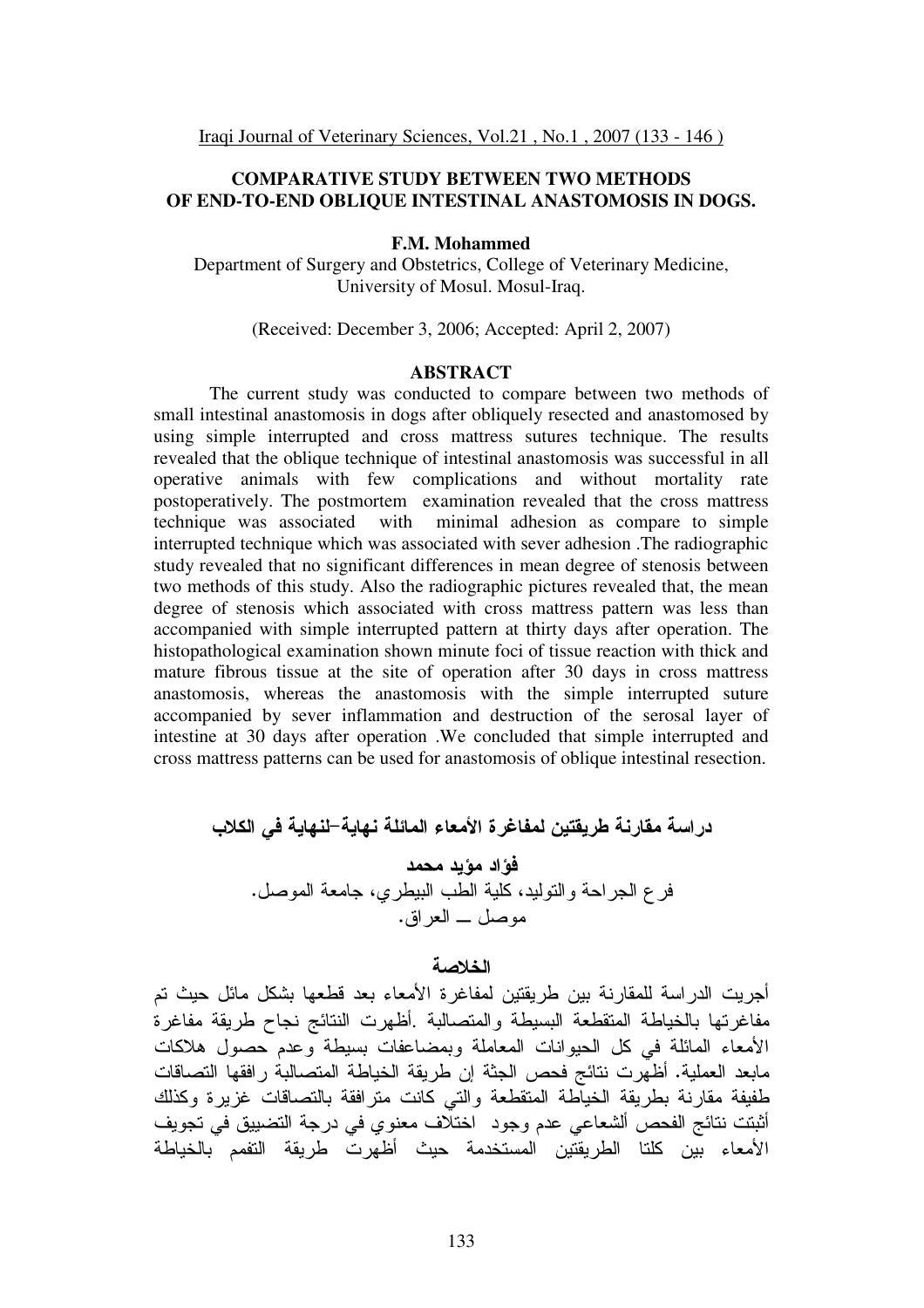المتصالبة درجة تضيق واطئه نسبيا مقارنة مع درجة التضبيق باستخدام المفاغرة بالطريقة المتقطعة البسيطة بعد 30 يوما من التفمم. بينت نتائج الفحص النسجي المرضي وجود بؤر دقيقة لتفاعلات النسيج مع نسيج ليفي حول موضّع التفمم بعد 30 يوما من إجراء التفمم بالطريقة المتصالبة بينما ترافقت التقنية المائلة بطريقة الخياطة البسيطة المنقطعة وجود النهاب شديد وتحطم للطبقة المصلية للأمعاء خلال نفس الفترة . من خلال النتائج نستنتج إمكانية استخدام الخياطة بالتقنية البسيطة المتقطعة والمتصالبة بعد القطع الممائل والنفمم للأمعاء.

#### **INTRODUCTION**

Intestinal resection and anastomosis is an enterectomy with re-establishment of continuity between the divided ends (1). They are recommended for removing ischemic, necrotic, neoplastic, and fungal and obstruction which resulted from strangulation loop of gut due to herniation, volvulus and irreducible intussusceptions. Developed for veterinary students as a psychomotor skills practice device, the canine intestinal anastomosis simulator is suitable as an introductory model for anastomosis and enterotomy technique (2). The main problems and complications of the intestinal surgery are shock, leakage, wound dehiscence, perforation, peritonitis, stenosis, inadequate healing and finally death (3). Many techniques, materials and devices have been investigated to overcome these problems as laparoscopic intestinal anastomosis by cauterizing laparoscopic linear stapler, intestinal sleeve anastomosis, biofragmentable anastomosis ring and a modified anestomosis technique (4, 5, 6 and 7).Commonly the anastomosis was performed either by eversion, inversion and apposition techniques by using absorbable or non absorbable suture materials (8, 9, 10 and 11) and the invagination technique was a rare used for anastomosis of intestinal resection (12).Therefore the main criteria used in successful any anastomosis technique includes absence of leakage, minimal occlusion of lumen and minimal formation of adhesion and rate of healing (13). Recent studies were proven that the using of cross mattress suture for intestinal anastomosis of oblique intestinal resection result in delay healing process and increase severity of adhesion as compare of transverse technique (14). Hence the aim of this trail was to estimate the results of using cross mattress suture for intestinal anastomosis of oblique intestinal resection as compare to simple interrupted suture.

### **MATREIALS AND METHODS**

Twelve adults local breed dogs of both sexes, their weight and age ranged between 1.4± 0.4 year, 15±1.4 kg, respectively were used in this study. Animals divided into two main groups, six animals for each, the animals were kept under same conditions of housing and feeding during operation: Preoperatively animals premedicated with atropine sulphate intramuscularly at a dose of (0.04 mg/ kg B.W), followed 10 minutes later by a mixture of Xylazine 2% and Ketamine 5% intramuscularly at a dose of (3 mg/ kg BW, 15 mg/ kg BW), respectively to induce general anesthesia at the surgical level. The areas from xiphiod cartilage to the pubic symphesis were prepared aseptically. The jejunum was exteriorized, double ligation were made to all mesenteric blood vessels which supply the portion of intestine that will be resected. Then the intestinal content at the site of resection milked carefully, four straight intestinal forceps were placed, two at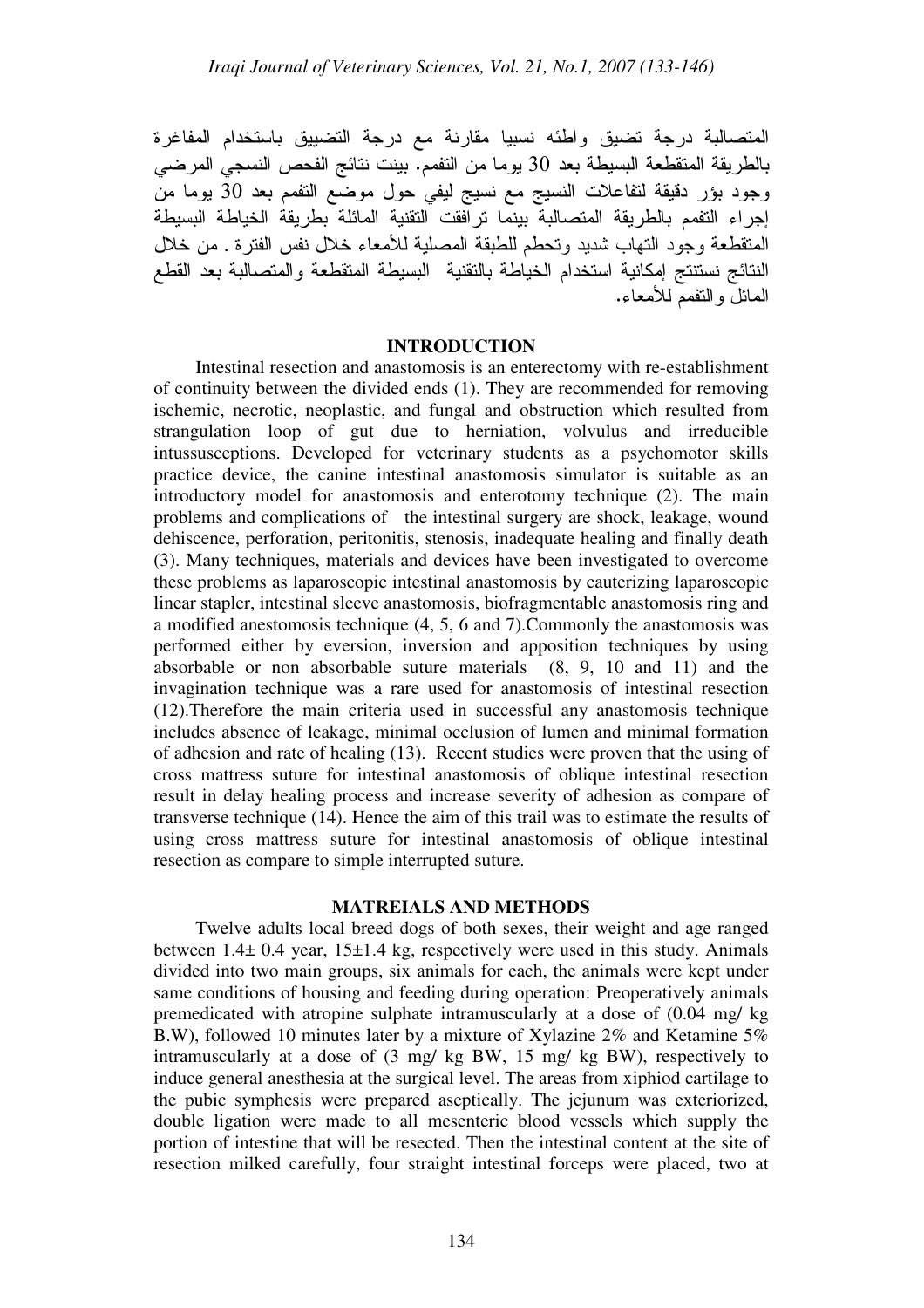each side of the proposed surgical site .The proposed portion of intestine was sharply obliquely transected at about 45 degree angle in between the two intestinal clamps of each side. Then the resecting pieces of intestine were removed and the two ends of intestine were anastomosed with chromic catgut (3- 0) as the followings:

Group 1: oblique intestinal anastomosis (Figure, 1-A) by using single layer of simple interrupted suture technique.

Group 2: oblique intestinal anastomosis (Figure, 1-B) by using single layer of cross mattress suture technique. After complete anastomosis the cleft of mesentery was closed with same thread using simple continues suture technique. The exteriorized jejunum was rinsed with warm saline and replaced into the abdominal cavity .The abdominal incision was closed by the routine manner. Post-operative care by using penicillin –streptomycin intramuscularly at a dose of (10,000 IU,10 mg /kg B.W) respectively for 3 consecutive days. And soft food and fluid therapy (glucose 5% intravenously at a dose of 10 ml/kg BW) were given for two days after operation. After, 15 and 30 days of operation, pieces of about 15 centimeter in length of intestine were taken, which included the anastomosis site. The intestinal pieces washed with normal saline and barium sulphate suspension injected into the tied intestinal lumen until it expanded, then radiographs were taken by using 70 Kv and 60 mAs .The percentage of lumen stenosis were calculated by the formula  $100[1-2A/(B+C)]$  (15). ,where A ,width of intestine at anastomosis site, B and C for the width of the intestine 2 cm proximal and 2 cm distal to the anastomosis site, respectively .The results were statistically, analyzed using ANOVA and Duncan test at the level of (P<0.05). The tissue specimens or biopsy from the anastomosis site were prepared as a routine manner and staining with Hematoxyline and Eosins for histopathological examination (16).



Figure 1: Shows oblique simple interrupted (A) and cross mattress (B) sutures.

#### **RESULTS**

Clinical observation revealed that the two oblique intestinal anastomosis techniques were successful in all animals. The postoperative findings demonstrate normal defecation, urination but appetite less than the normal. The gross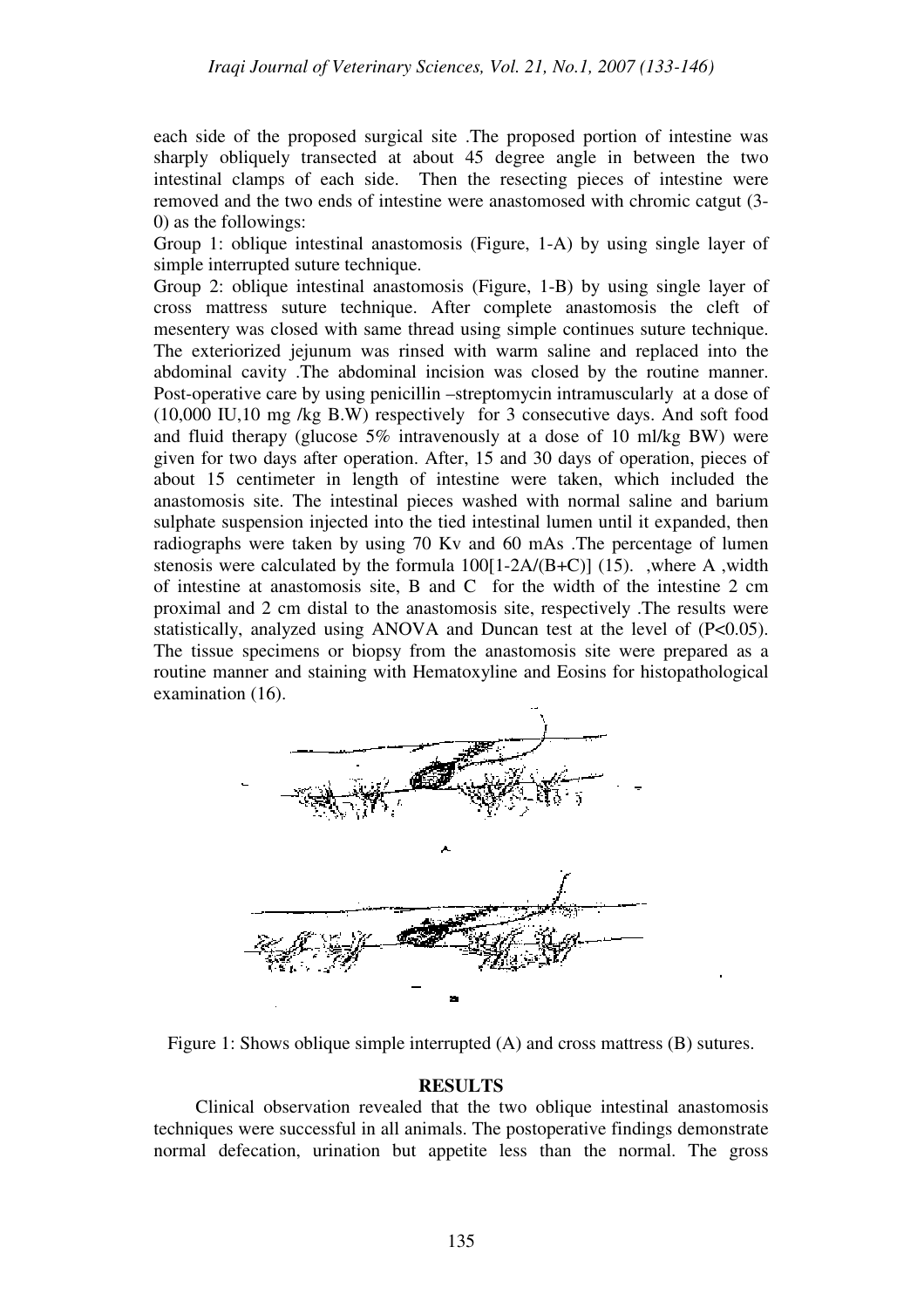observation of the anastomotic site before biopsy collection at 15 days postoperatively was revealed presence signs of redness, swelling, oedematous and remnants of the suture material in two groups .And in 30 days postoperatively, healing occurred and there were no documented leaks and during palpation of each anastomosis sites in all pieces revealed a mild firm consistency fibrous tissue nodule especially with the simple interrupted technique as compare with cross mattress suture technique (Figure, 2 and 3).The postoperative adhesion was invariably observed in the mesentery and around the suture line regardless of the technique of anastomosis. The severity of adhesion was greatest in simple interrupted pattern, which involve the sites of anastomosis and extended into adjacent loop of intestine as well as in some cases extended into abdominal wall, while in cross mattress pattern the adhesion extended from the sites of anastomosis into adjacent mesentery.

The results of contrast radiographic examination exhibited no significant differences in the mean degree of stenosis between group one and group two at 15 and 30 days (Figure 4, 5, 6 and 7), but there was significant differences in mean degree of stenosis within group two after 15 and 30 days  $(42.66\%) \pm 7.68$  and (36.0%)±4.16, respectively and within group one, after 15 and 30 days (  $45.33\%$   $\pm$  2.66 and (38.33%)  $\pm$  3.33, respectively (Table, 1). The minimal degree of anastomotic stenosis was seen in group two at 30 days was (36.00%), whereas more degree of stenosis was seen in group one, at 15 days was (45.33%). In group one histoathologically, the anastomotic sites exhibited tissue destruction and infiltration of mononuclear inflammatory cells particularly around remnants of suture material at 15 days (Figurers 8 and 9). At 30 days more extensive infiltration of mononuclear inflammatory cell, and tissue destruction in the serosa of intestine (Figures 10 and 11). In group two at 15 days, tissue destruction and infiltration of mononuclear inflammatory cells were seen but they were of a lower degree as compared to group one(Figs., 12and13). At the 30 days the histopathological changes were in the form of presence a thick mature fibrous tissue and minute foci of tissue reaction and presence of remnants of suture material at the site of anastomosis (Figures 14 and 15).

| uz.     |                             |                 |               |         |            |               |
|---------|-----------------------------|-----------------|---------------|---------|------------|---------------|
| Groups  | No. of                      | Percentage of   | Mean of       | No. of  | Percentage | Mean of       |
|         | animals                     | degree of       | $(AS)$ 15     | animals | of degree  | (AS)          |
|         |                             | anastomatic     | days          |         | $(AS)$ 30  | 30days        |
|         |                             | stenosis $(AS)$ |               |         | days       |               |
|         |                             | 15 days         |               |         |            |               |
| $G-1*$  |                             | $40\%$          | $45.33\% \pm$ |         | 45%        | $38.33\% \pm$ |
|         |                             |                 | 2.66          |         |            | 3.33          |
|         | 2                           | 48%             |               | 2       | $35\%$     |               |
|         | 3                           | 48%             |               | 3       | $35\%$     |               |
| $G-2**$ |                             | 58%             | $42.66\% \pm$ |         | 38%        | $36. \% \pm$  |
|         |                             |                 | 7.68          |         |            | 4.16          |
|         | $\mathcal{D}_{\mathcal{L}}$ | 34%             |               | 2       | 28%        |               |
|         | 3                           | 36%             |               | 3       | 42%        |               |

Table 1: The percentage of degree and mean of anastomotic stenosis of G1 and  $G<sub>2</sub>$ 

No significant difference between G-1 and G-2; a significant difference at  $p<0.05$  within G-1 and G-2;

\*: simple interrupted suture technique; \*\*: cross mattress suture technique.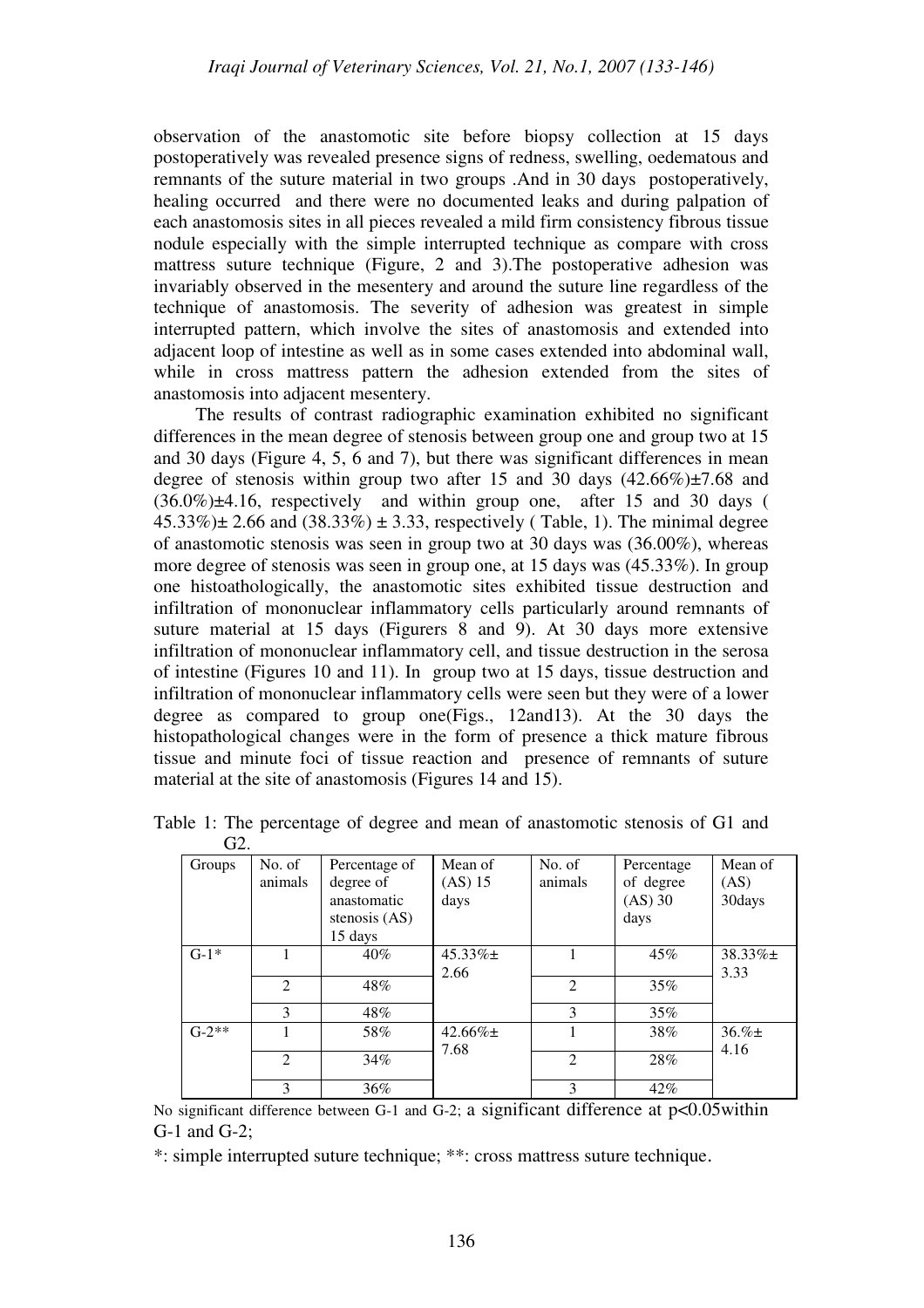

Figure 2: Gross pathology at the anastomatic site after 30 days in G.1.showing the presence of fibrous tissue nodules in the subserosal layer.



Figure 3: Gross pathology at the anastomatic site after 30 days in G.2. Note the absence of fibrous tissue nodules in the subserosal layer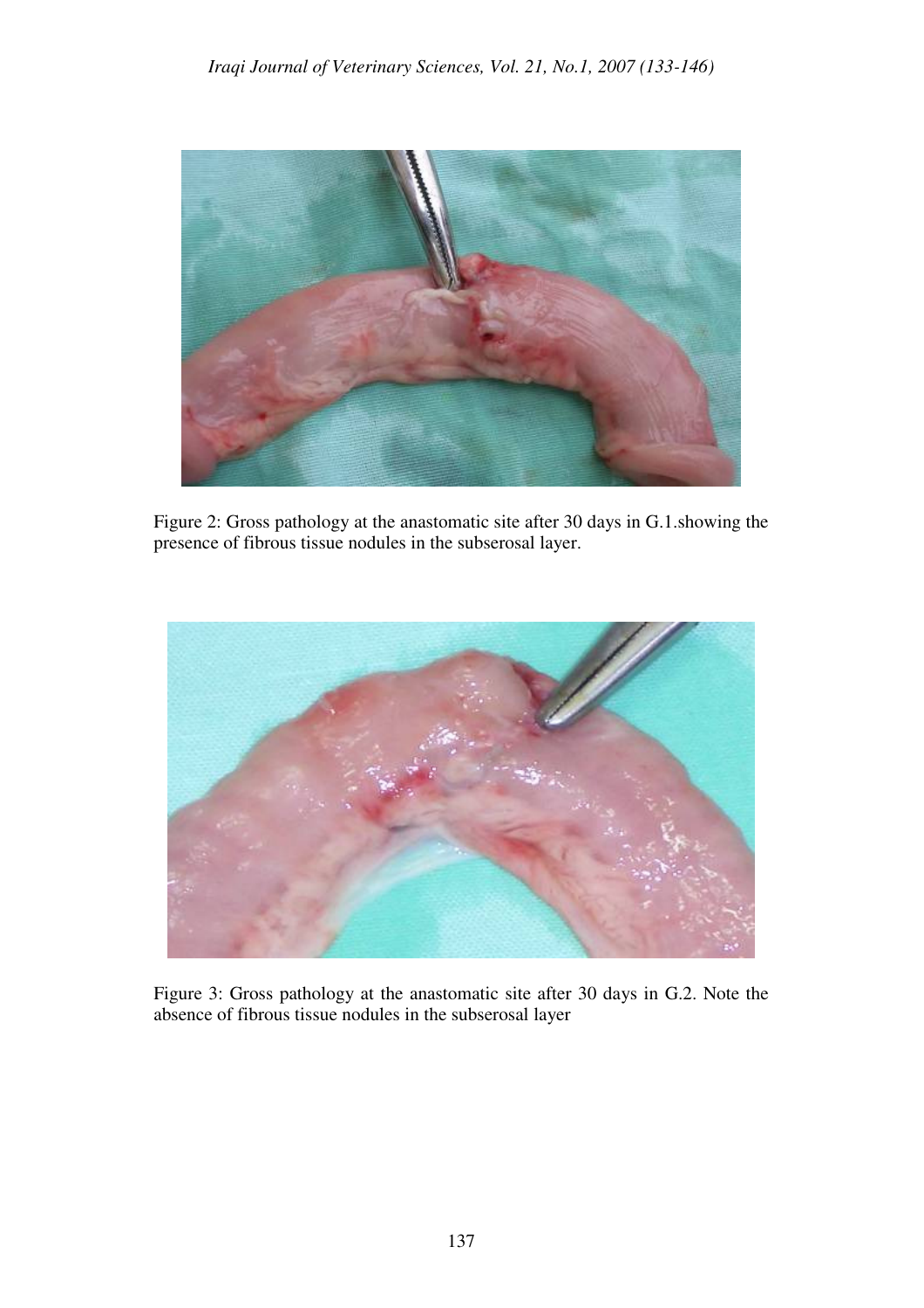

Figure 4: Radiographic image showing stenosis at the anastomatic site after 15 days in group one (arrow).



Figure 5: Radiographic image showing stenosis at the anastomatic site after 30 days in group one (arrow).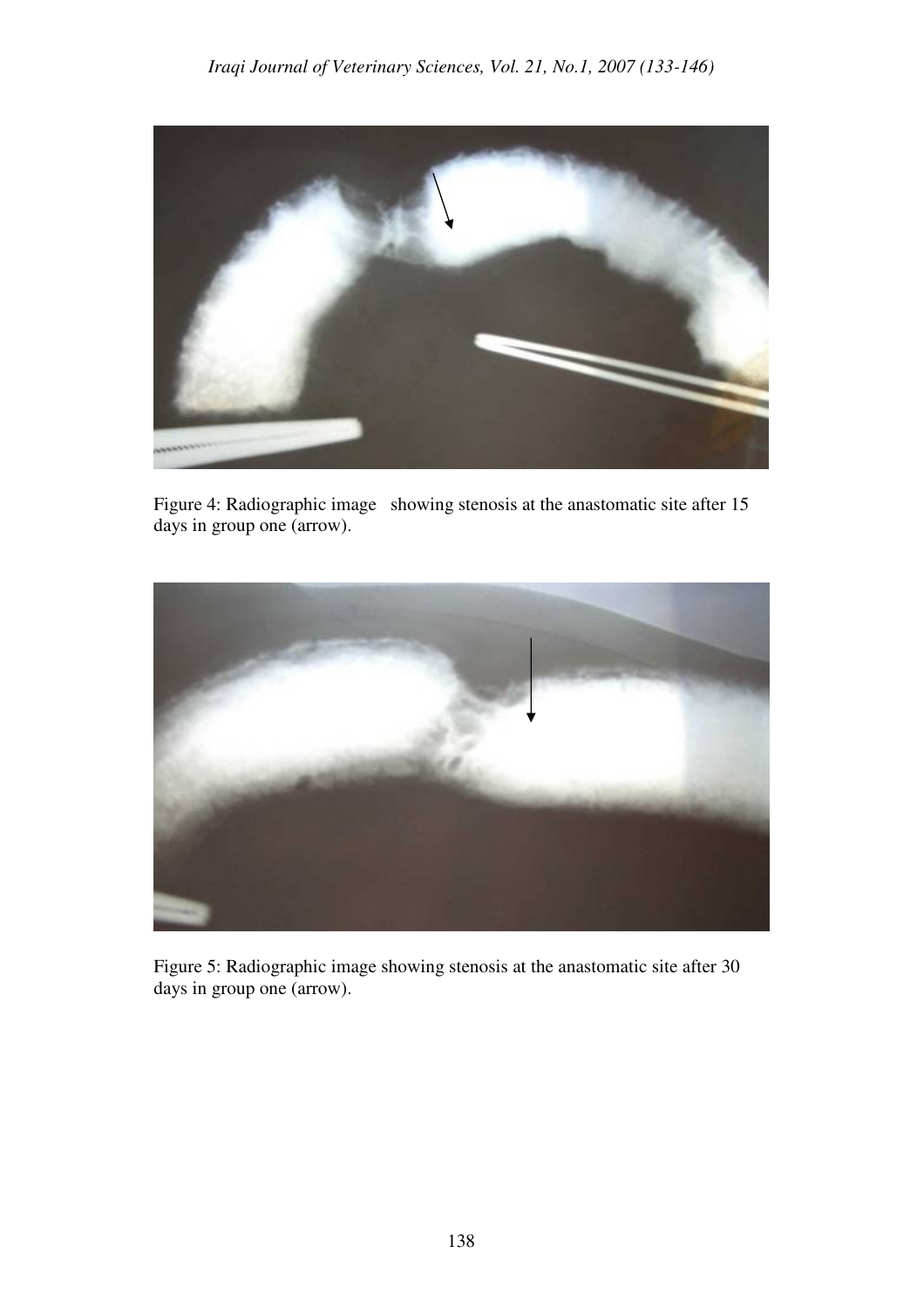

Figure 6: Radiographic image showing stenosis at the anastomatic site after 15 days in group two (arrow).



Figure 7: Radiographic image showing stenosis at the anastomatic site after 30 days in group two (arrow).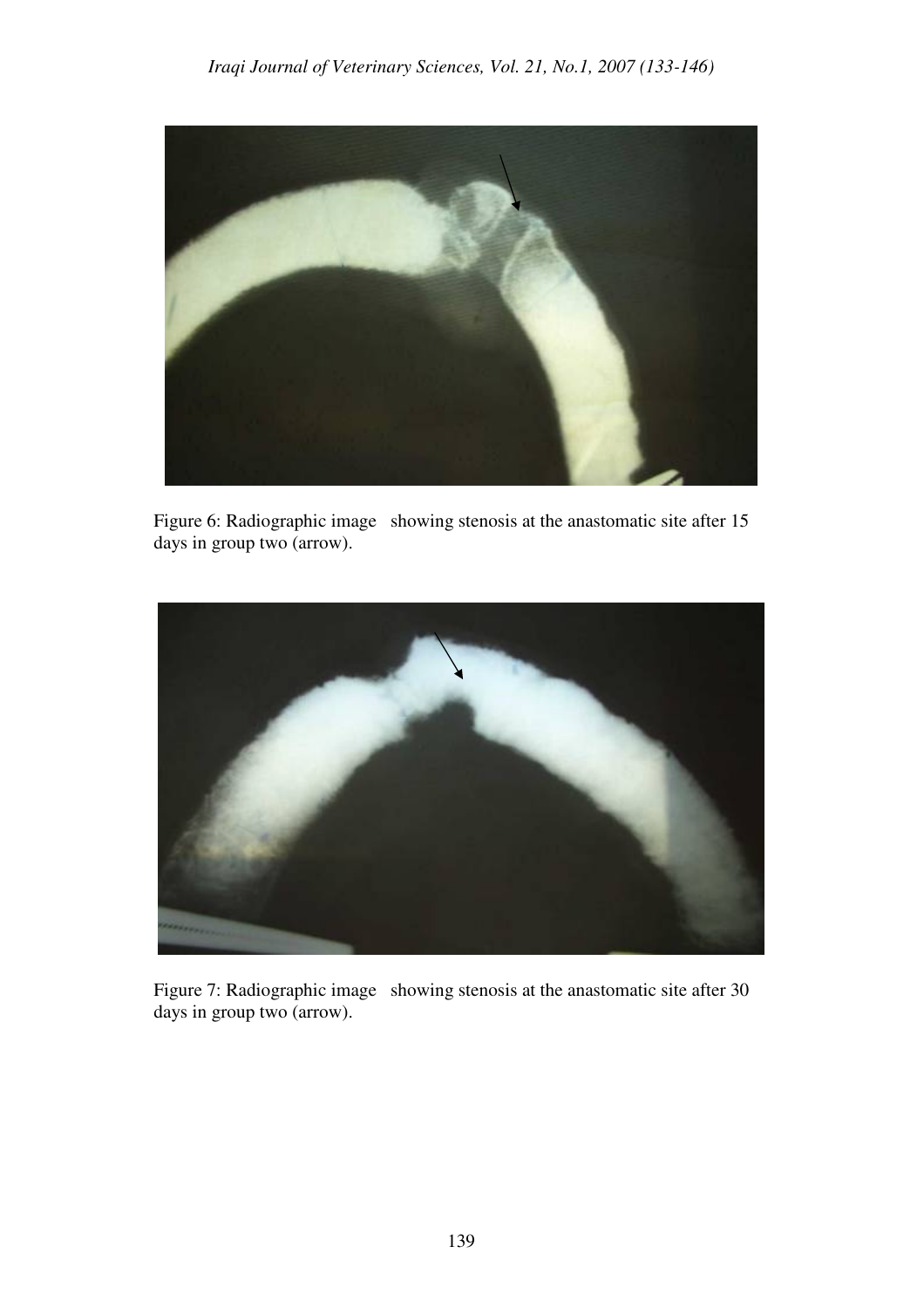

Figure 8: photomicrograph of anastomatic site of the intestine at 15 days postoperative days in G-1.Tissue destruction (arrows) and infiltration of mononuclear cells could be seen (arrows) H & E. X. 75



Figure 9: photomicrograph of anastomatic site of the intestine at 15 days postoperative days in G-1, remnants of suture material are evident (arrows). H & E. X. 90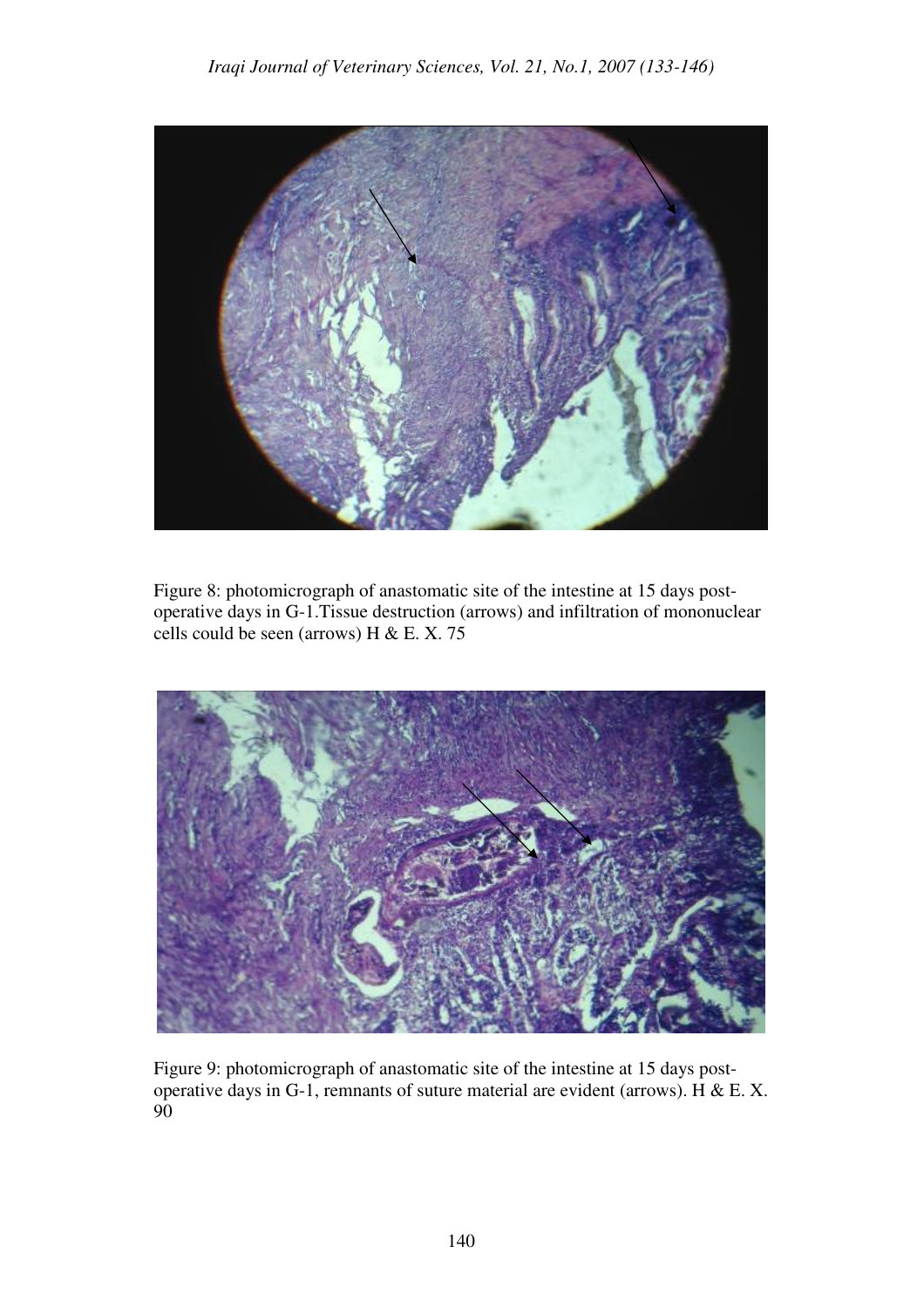

Figure 10: photomicrograph of anastomatic site of the intestine at 30 days postoperative days in G-1, note the diffuse infiltration inflammatory mononuclear cell (arrow). . H & E. X. 90



Figure 11: photomicrograph of anastomatic site of the intestine at 30 days postoperative days in G-1, infiltration of inflammatory mononuclear cell in the serosa (arrow). . H & E. X. 90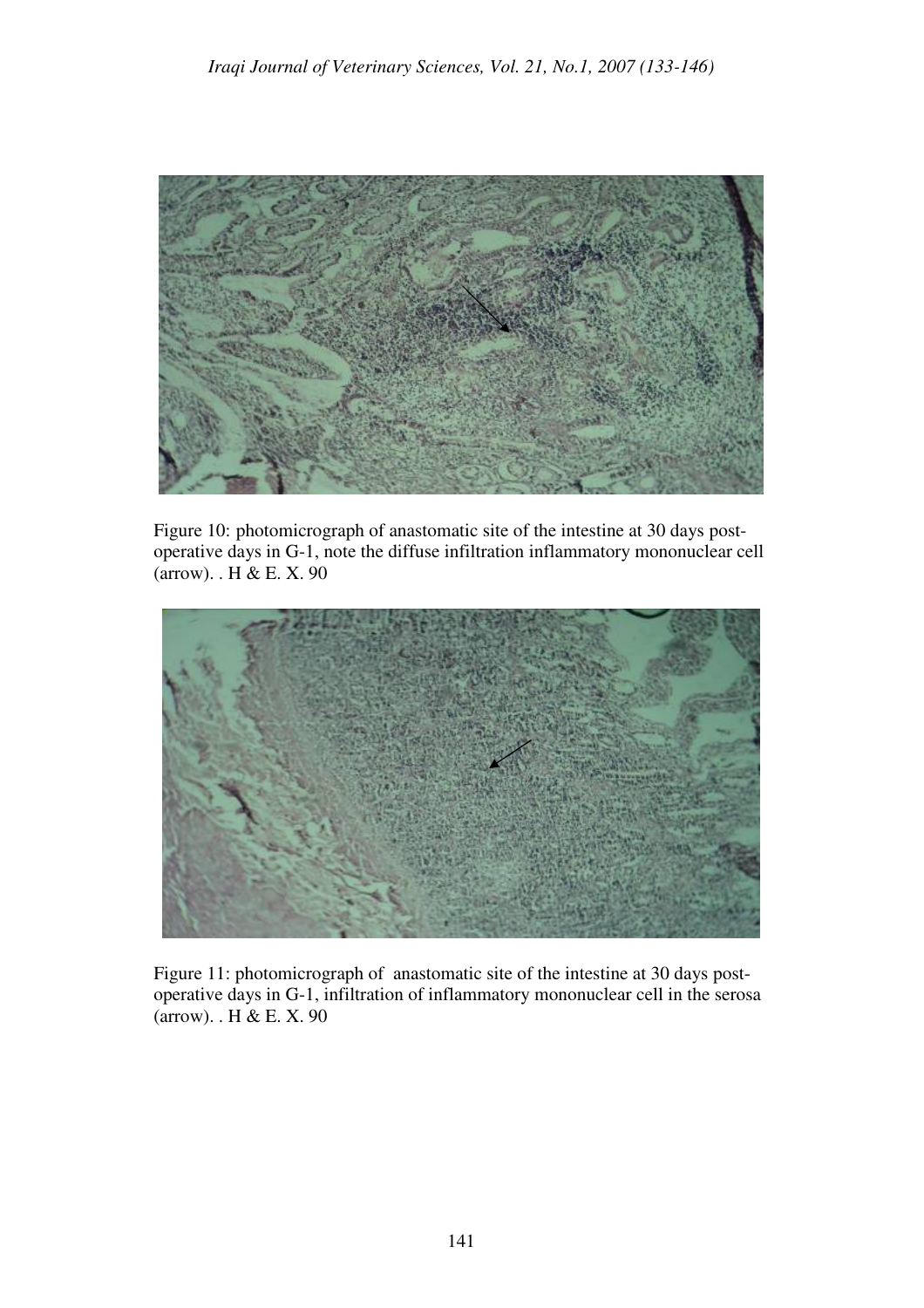

Figure 12: photomicrograph of anastomatic site of the intestine at 15 days postoperative days in G-2, showing infiltration inflammatory mononuclear and suture remnants (arrow). H & E. X.  $90$ 



Figure 13: photomicrograph of anastomatic site of the intestine at 15 days postoperative days in G-2, showing tissue destruction and suture remnants at the serosal and submucosal layer (arrow). H & E. X. 90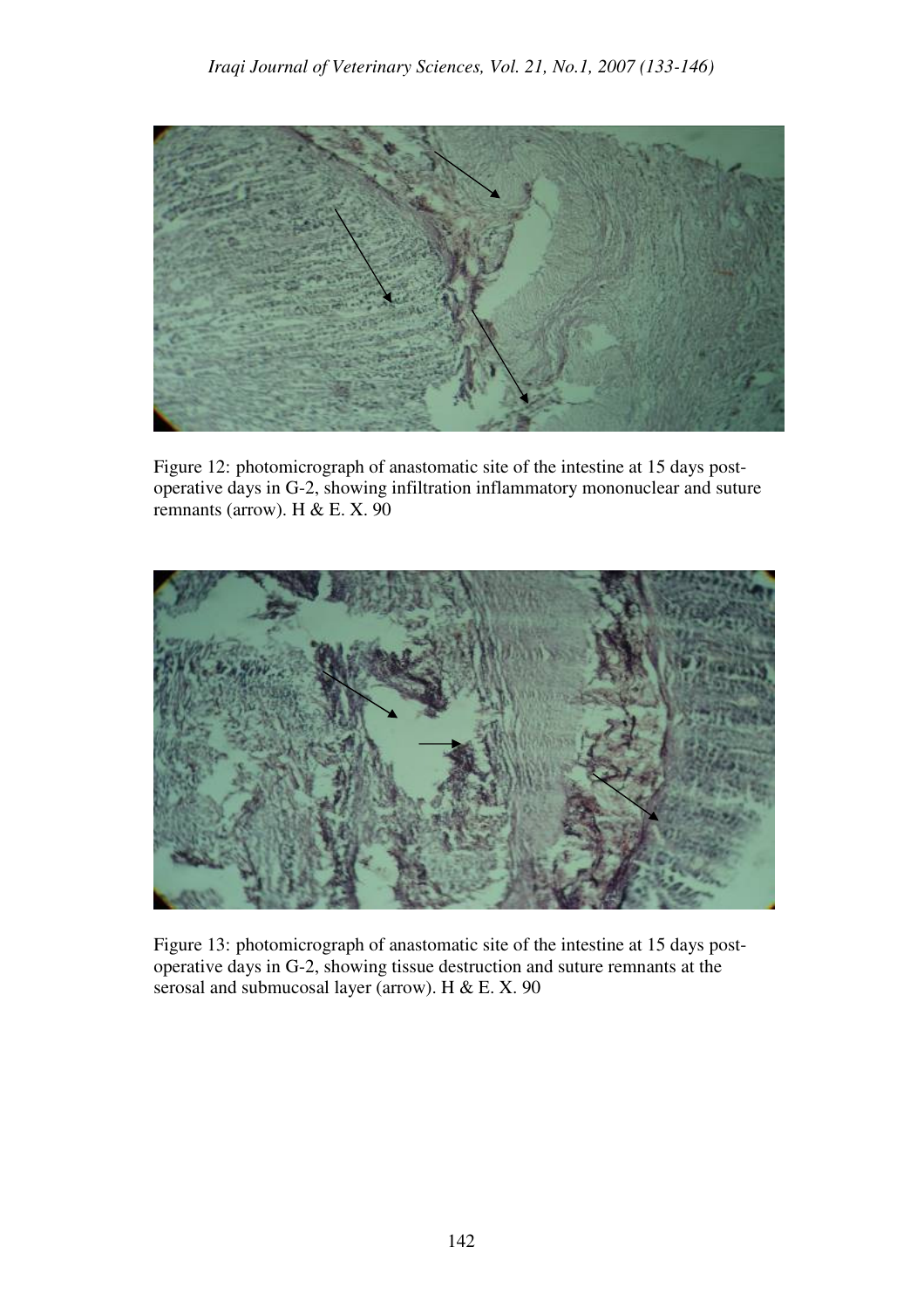

Figure 14: photomicrograph of anastomatic site of the intestine at 15 days postoperative days in G-2, showing extensive tissue destruction at the serosal and submucosal layer (arrow). H & E. X. 75



Figure 15: photomicrograph of anastomatic site of the intestine at 30 days postoperative days in G-2, showing thick and mature fibrous tissue with minute foci of mononuclear inflammatory cells (arrow). H & E. X. 75

## **DISCUSSION**

In the present study, the two intestinal anastomosis techniques by using interrupted and cross mattress suture technique were associated with adhesion at the suture line, but their severity was comparatively more in simple interrupted suture than in cross mattress suture. This may be due to more amount of thread and multiple knots as well as association with repeat manipulation as contrast with cross mattress suture that associated with fewer amounts of thread and little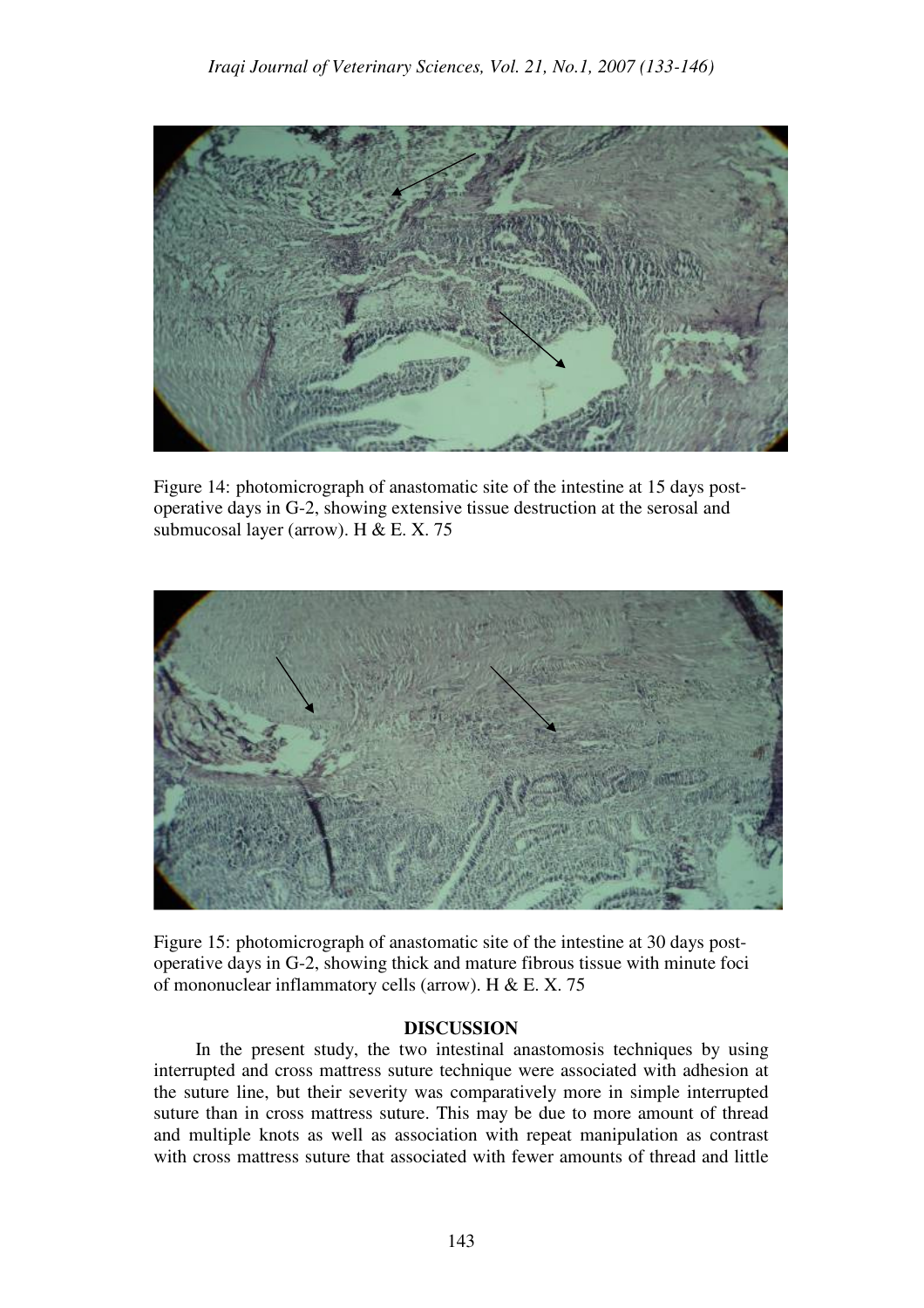number of knots with decrease of manipulation. On other hands other worker (17) said that, the adhesion occur due to increase in the area of reaction in oblique anastomosis. While others (18, 19 and 20), said that the appositional suture in transverse anastomosis was accompanied by simple inflammation as in simple continuous and modified Gambee techniques. The severity of adhesion was diminished with time in two groups, which exhibited by some histopathological changes such as increase in collagen fiber, fibrous tissue and inflammatory cell at the site of anastomosis .So that, this reaction may effect the degree of anastomatic stenosis in group one and group two at 15 days (45.33%, 42.66%), respectively, when compared with 30 days in group one (38.33%) and in group two (36.0%), (Table-1). The increase of adhesion means more amount of fibrous tissue formation, this may be lead to narrowing of the lumen at the anastomosis site finally stenosis increased, these phenomena may be the main causes of high incidence of stenosis in group one and group two at 15 days as contrast to lower incidence of stenosis that occurs in same groups at 30 days .This results carried by other workers (21). The radiographic study revealed no significant differences in mean degree of stenosis between group one and group two at 15 days and 30 days after operation, this may be due to apposition the intestinal layers in two methods, this consider agree with other workers (22). but there was significant differences in mean degree of stenosis at the level of  $(P<0.05)$  within group one and group two after 15 and 30 days, respectively and this may be due to increase metabolism and absorption rate of catgut at 30 days as compared with 15 days which was led to removal of purse string effect that induced by two suture techniques and finally results in increase luminal diameter of intestine at 30 postoperative days.

The results of histopathological examination in group one , represented with extensive tissue damage and inflammation , the damage may be due to more presence of suture material and heavy manipulation of intestine and ischemia ,this disagreement with other workers (20 and 21).Who said that the apposition technique in transverse cutting which resulted in rapped healing. Enteritis occurs due to increase the area of inflammatory reaction at the site of anastomosis this carried with (14).Where as in group two the thick and mature fibrous tissue which appeared in histopathlogical examination may be resulted in firm of anastomotic site. As well as, this study exhibited that at elapse of time the fibrous tissues became less in amount and the mean degree of stenosis also decrease and this may be related with amount of fibrous tissues. The increase of inflammatory reaction at the site of anastomosis was observed, this may be due to increase the area of anastomosis, and this coincides with other workers (14).

In conclusion, the results of this trail indicated that the use of simple interrupted and cross mattress patterns for anastomosis of oblique intestinal resection are successful in intestinal anastomosis, particularly the cross mattress pattern which exhibited by less degree of stenosis, when compare with simple interrupted pattern.

#### **AKNOWLEDGMENT**

The author wish to thanks Prof. Dr. H.I. Alsaadi, for his help in the histopathlogical part of this study.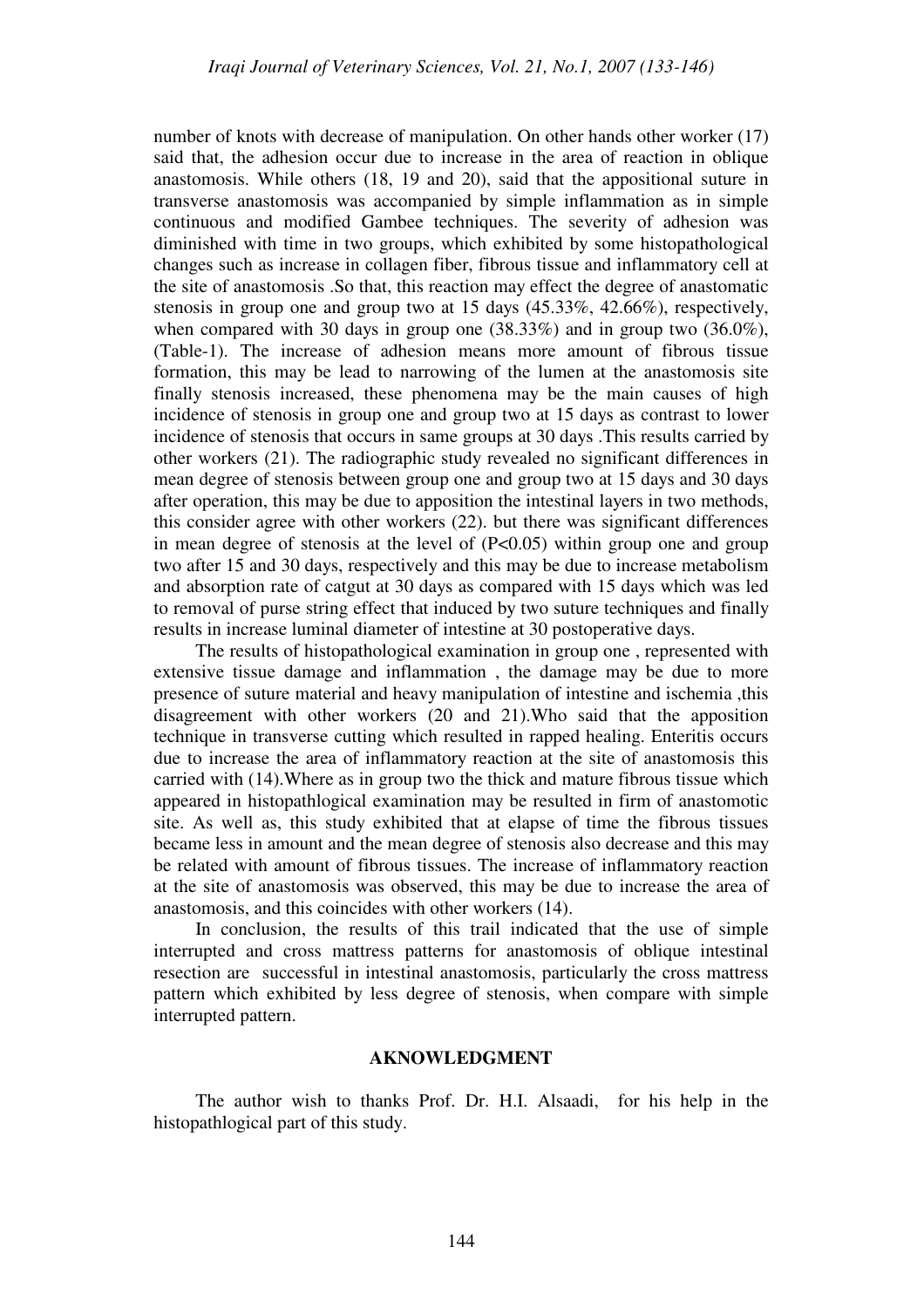# **REFERENCES**

- 1. Fossum TW. Surgery of digestive system. Chapter 21: Small Animals Surgery.  $2<sup>nd</sup>$  ed .Mosby 2002; pp: 369-384.
- 2. Krahwinkel DJ, Richardson DC. Intestine, In: Bojrab MJ (editor). Current technique in small animal surgery  $2<sup>nd</sup>$  ed. Lea and febiger, Philadelphia 1983; pp: 162-173.
- 3. Singh AP, Singh GR, Bhargara AK, Somvanshi R. An experimental comparison of single layer suture patterns for intestinal anastomosis in cow and calves. Indian J Vet Surg 1980; 1(2): 47-53.
- 4. Hardacre JM, Mario M-S, Murata MD, Kazunori AB, Talamini MA. Use of a cauterizing laparoscopic linear stapler in intestinal anastomosis. Surg Laparosc Endosc Percutan Tech 2000; 10(3): 2-8.
- 5. Fracs RN, Slaven JL, FRCPA KJ, FRACS MJ. Intestinal sleeve anastomosis: A comparative study with End -to -End anastomosis. J Surg Res 1999; 81: 170-173.
- 6. Maney JW, Katz AR, Pace WG, Hardy TG . Biofragmentable bowel anastomosis ring: comparative efficacy studies in dogs. Surg 1988; 103: 56- 62.
- 7. Allawi AH. Modified suture technique for end-to-end Intestinal anastomosis in dogs. Iraqi J of Vet Sci 2005; 19(2): 123-133.
- 8. Najafi HA, Altaee A, Alhabbal Z. Alpha loop colostomy. Annals of the College of Med Mosul 2004; 30: 11-13.
- 9. Francis R, Fress MD. The frensh connection: An extra mucosal bowel anastomosis technique. Gastrointestinal Surgery 2001; 301: 1426-1429.
- 10. Hasan NJ. Comparative study of three methods of End–to–End Intestinal anastomosis in dogs. MSc Thesis 2000, College Vet Med, University of Mosul.
- 11. Ricardo M, Ordorica -Flores, Eduardo B-B. Intestinal anastomosis in children: A comparative study between two different techniques. J Pedia Surg 1998; 33(12): 1757-1759.
- 12. Al-Hasan AM. Comparative study of three techniques of intestinal anastomosis in horse. MSc thesis 1988, College Vet Med, University of Baghdad.
- 13. Larsen L and Ballenger GR. Stomach and small intestine In: Archibald J (editor).Canine Surgery .2nd Ed. American Veterinary Publication INC 1974; pp: 555-596.
- 14. Eesa MJ, Allawi AH. Comparison between transverse and oblique methods of end-to-end Intestinal anastomosis in dogs. Iraqi J Vet Sci 2003; 17(2): 167-175.
- 15. McAdams AT, Meikle G, Medina R. An experimental comparison of inversion and eversion colonic anastomosis. Disease of colon and rectum, 1969; 12; 1-6.
- 16. Luna LG. Manual of histological staining methods  $.3<sup>rd</sup>$  ed. McGraw-Hill book Co. New York 1968; pp: 3, 17, and 39.
- 17. Southwood LL and Baxter GM. Current concepts in management of abdominal adhesion. Vet Clin North Am Equine Pract 1997; 13-417.
- 18. Dean P and Robertson J. Comparison between three suture techniques for intestinal anastomosis of small intestine in horse. Am J Vet Res 1985; 46: 1282.